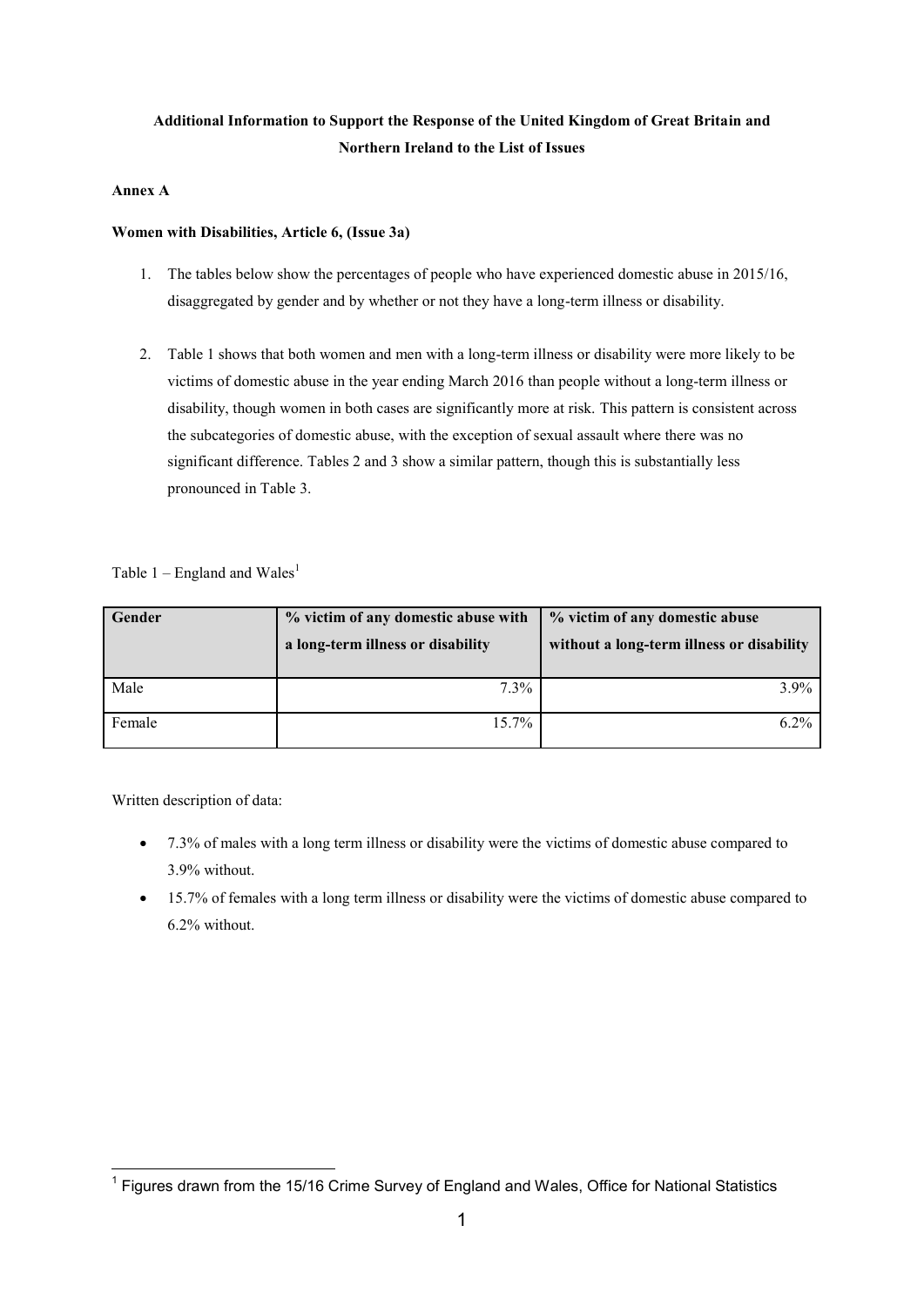# Table  $2$  – Northern Ireland<sup>2</sup>

| Gender | % victim of any domestic abuse with<br>a long-term illness or disability | % victim of any domestic abuse<br>without a long-term illness or disability |
|--------|--------------------------------------------------------------------------|-----------------------------------------------------------------------------|
| Male   | $6.7\%$                                                                  | $3.9\%$                                                                     |
| Female | 14.6%                                                                    | $7.9\%$                                                                     |

Written description of data:

- 6.7% of males with a long term illness or disability were the victims of domestic abuse. The equivalent figure for those without an illness or disability was 3.9%.
- 14.6% of females with a long term illness or disability were the victims of domestic abuse compared to 7.9% without.

## Table  $3 -$ Scotland<sup>3</sup>

| Gender | % victim of any domestic abuse with<br>a long-term illness or disability | % victim of any domestic abuse<br>without a long-term illness or disability |
|--------|--------------------------------------------------------------------------|-----------------------------------------------------------------------------|
| Male   | $2.5\%$                                                                  | $2.2\%$                                                                     |
| Female | $4.2\%$                                                                  | $2.6\%$                                                                     |

Written description of data:

• 2.5% of males with a long term illness or disability were the victims of domestic abuse compared to 2.2% without, however this apparent difference in not statistically significant.

 2 Source: Northern Ireland Crime Survey 2010/11, The NI figures refer to experience of any domestic abuse in the last three years as opposed to the last year, offence types covered may differ slightly from other jurisdictions and the cut-off age for completing the domestic violence module in NI is 64 which also differs from other UK surveys. Therefore findings are not directly comparable with those from other jurisdictions. Caution should also be taken when interpreting the data and making comparisons between and within groups as some of the percentages will be based on low numbers.

 $3$  The results for Scotland are not directly comparable to those from the CSEW. The SCJS asks respondents of any age about their experience of partner abuse, not only those aged under age 60, as in the CSEW. In addition there are some differences in the experiences included in the partner abuse definition in SCJS compared to the CSEW.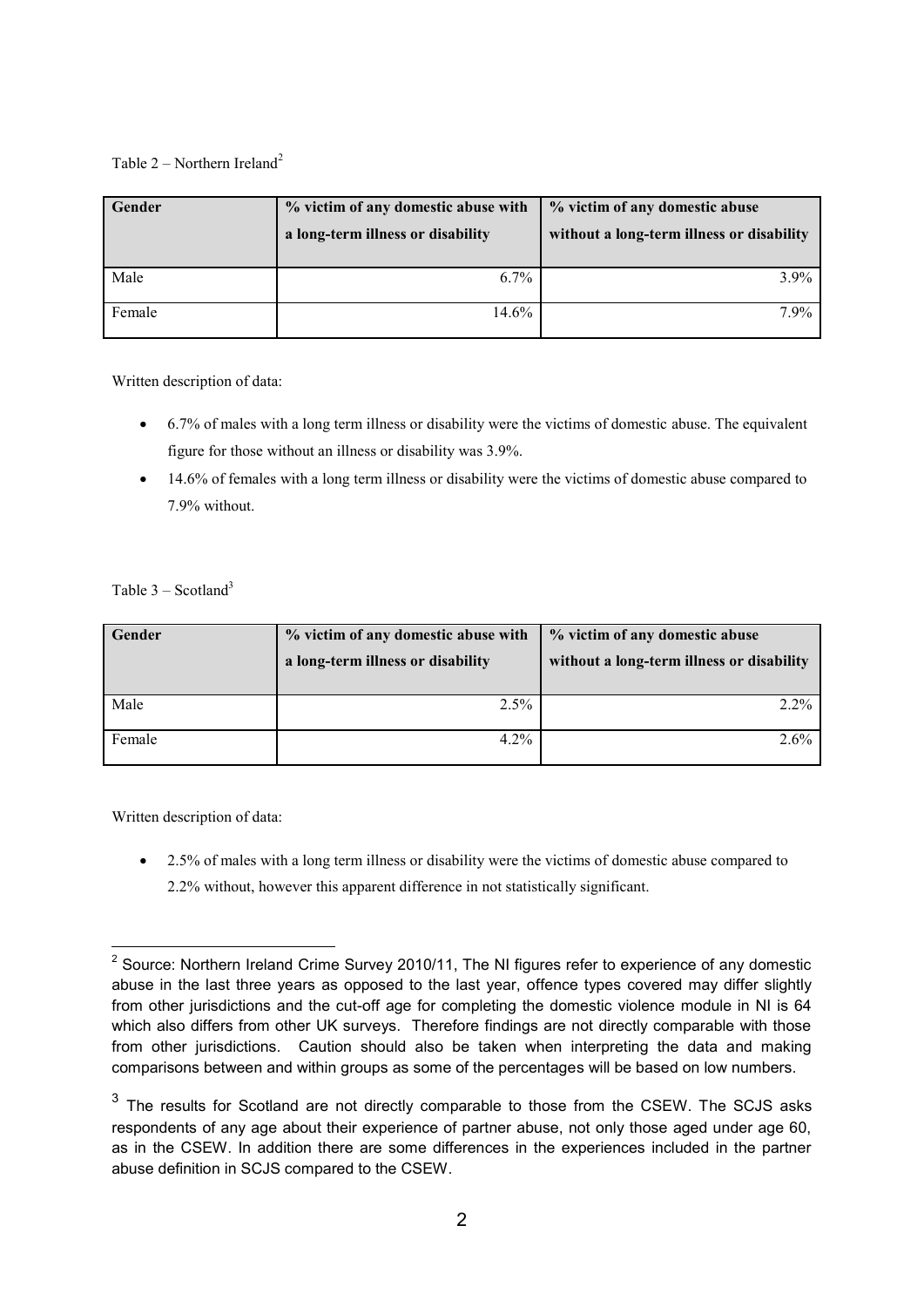4.2% of females with a long term illness or disability were the victims of domestic abuse compared to 2.6% without; this is a statistically significant difference.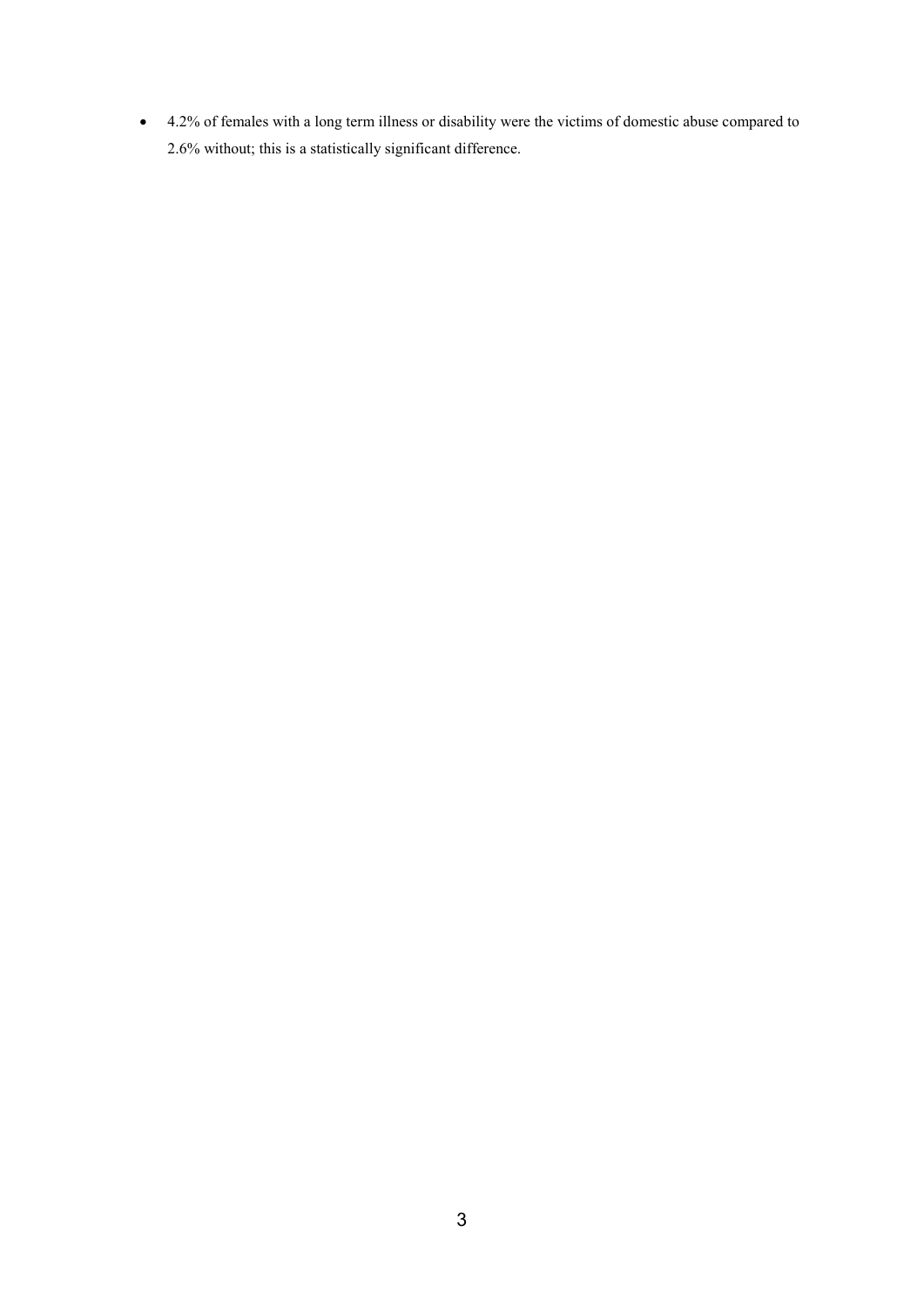#### **Annex B**

#### **Education, Article 24, (Issue 18c).**

3. Tables 4, 5, 6 and 7 demonstrate the number and proportion of students with special education needs in state-funded primary, state-funded secondary and special schools, disaggregated by age, gender and ethnic background<sup>4</sup>.

Table  $4$  – England<sup>5</sup>

|                        | <b>State-funded primary</b> | <b>State-funded</b> | <b>Special schools</b> |
|------------------------|-----------------------------|---------------------|------------------------|
|                        |                             | secondary           |                        |
| <b>Total number</b>    |                             |                     |                        |
| of SEN pupils          | 619,094                     | 406,431             | 107,382                |
| Proportion             |                             |                     |                        |
| <b>SEN</b>             | 13.4                        | 12.7                | 99.8                   |
| Age                    |                             |                     |                        |
| 4 and under            | 73,172                      |                     | 5,714                  |
| $5-9$                  | 451,155                     | 6,238               | 28,760                 |
| $10-15$                | 95,032                      | 373,459             | 57,922                 |
| 16 and over            | $\blacksquare$              | 25,910              | 14,986                 |
| Gender                 |                             |                     |                        |
| Male                   | 418,229                     | 258,896             | 77,266                 |
| Female                 | 200,865                     | 147,535             | 30,116                 |
| Ethnicity <sup>6</sup> |                             |                     |                        |
| White                  | 415,745                     | 319,165             | 76,949                 |
| Mixed                  | 30,902                      | 19,306              | 5,323                  |
| Asian                  | 49,669                      | 31,476              | 9,472                  |
| <b>Black</b>           | 34,790                      | 23,682              | 6,701                  |
| Chinese                | 1,421                       | 714                 | $\overline{311}$       |
| Any other ethnic       | 9,377                       | 5,959               | 1,483                  |
| group                  |                             |                     |                        |

 $\overline{\phantom{a}}$  $4$  Due to regional differences in policy and the collection of data some tables may use different headings or classifications. A dash denotes where data is; fewer than 5 pupils, is suppressed due to potential identification of individual pupils, where a percentage is greater than zero but less than half of the final digit shown or not applicable.<br>
<sup>5</sup> https://www.gov.uk/government/statisti

[https://www.gov.uk/government/statistics/special-educational-needs-in-england-january-2016.](https://www.gov.uk/government/statistics/special-educational-needs-in-england-january-2016)

 $6$  Please note that the aggregate figures for ethnicity do not add up to the total number of pupils in each education type. This is because ethnicity can either be refused, or recorded as unclassified.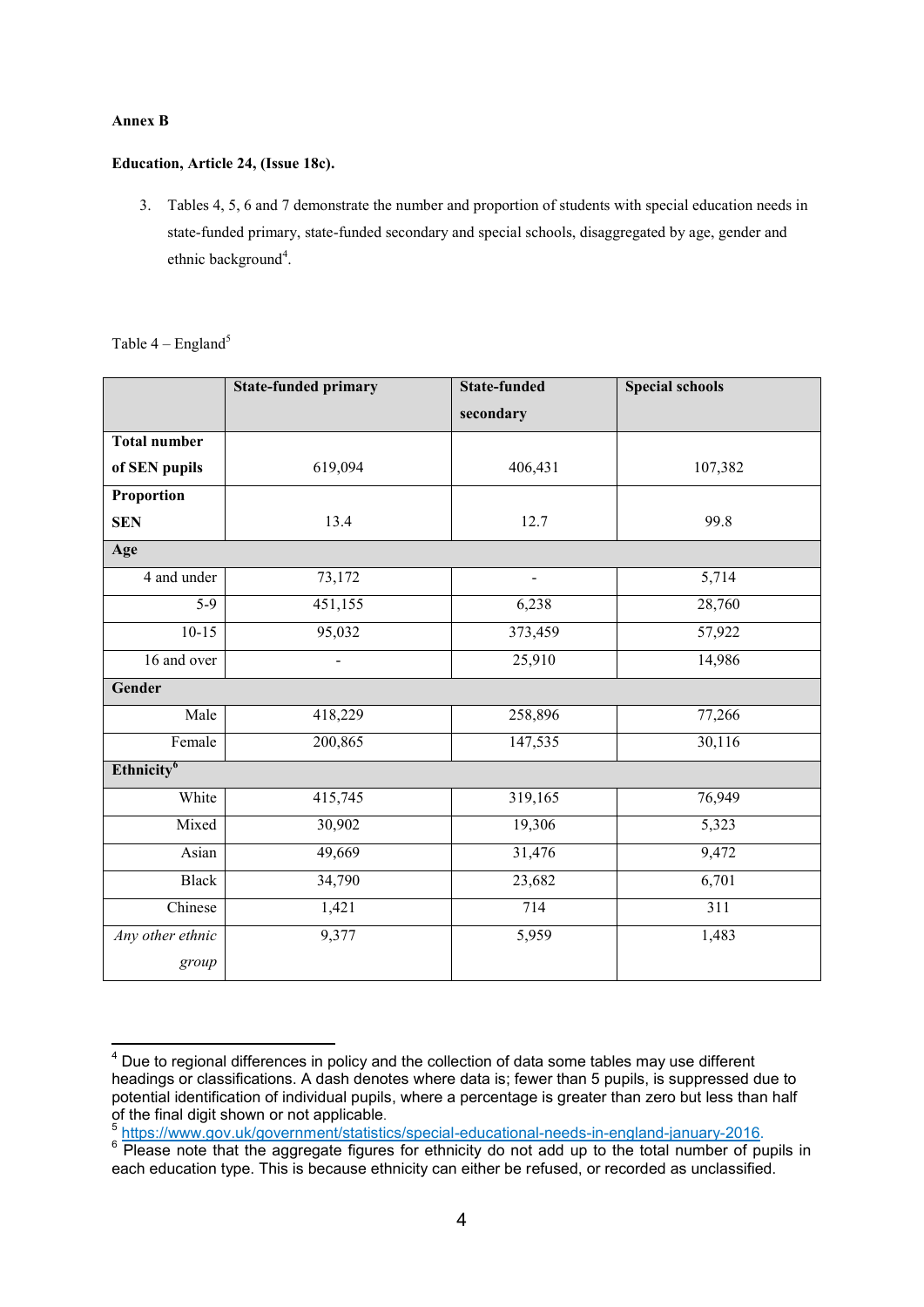- Total number of special needs pupils in state-funded primary schools is 619,094 (13.4%), it statefunded secondary schools is 406,431 (12.7), and in special schools is 107,382 (99.8).
- Of children aged 4 and under with special needs; 73,172 are in state-funded primary schools, and 5,714 in special schools.
- Of children aged 5-9 with special needs; 451,155 are in state-funded primary schools, 6,238 are in state-funded secondary schools, and 28,760 are in special schools.
- Of children aged 10-15 with special needs; 95,032 are in state-funded primary schools, 373,459 are in state-funded secondary schools, and 57,922 are in special schools.
- Of young people aged 16 and over with special needs; 25,910 are in state-funded secondary schools, and 14,986 are in special schools.
- Of boys with special needs; 418,229 are in state-funded primary schools, 258,896 are in state-funded secondary schools, and 77,266 are in special schools.
- Of girls with special needs; 200,865 are in state-funded primary schools, 147,535 are in state-funded secondary schools, and 30,116 are in special schools.
- Of white children with special needs; 415,745 are in state-funded primary schools, 319,165 are in statefunded secondary schools, and 76,949 are in special schools.
- Of mixed-race children with special needs; 30,902 are in state-funded primary schools, 19,306 are in state-funded secondary schools, and 5,323 are in special schools.
- Of Asian children with special needs; 49,669 are in state-funded primary schools, 31,476 are in statefunded secondary schools, and 9,472 are in special schools.
- Of black children with special needs; 34,790 are in state-funded primary schools, 23,682 are in statefunded secondary schools, and 6,701 are in special schools.
- Of Chinese children with special needs; 1,421 are in state-funded primary schools, 714 are in statefunded secondary schools, and 311are in special schools.
- Of children from any other ethnic group with special needs; 9,377 are in state-funded primary schools, 5,959 are in state-funded secondary schools, and 1,483 are in special schools.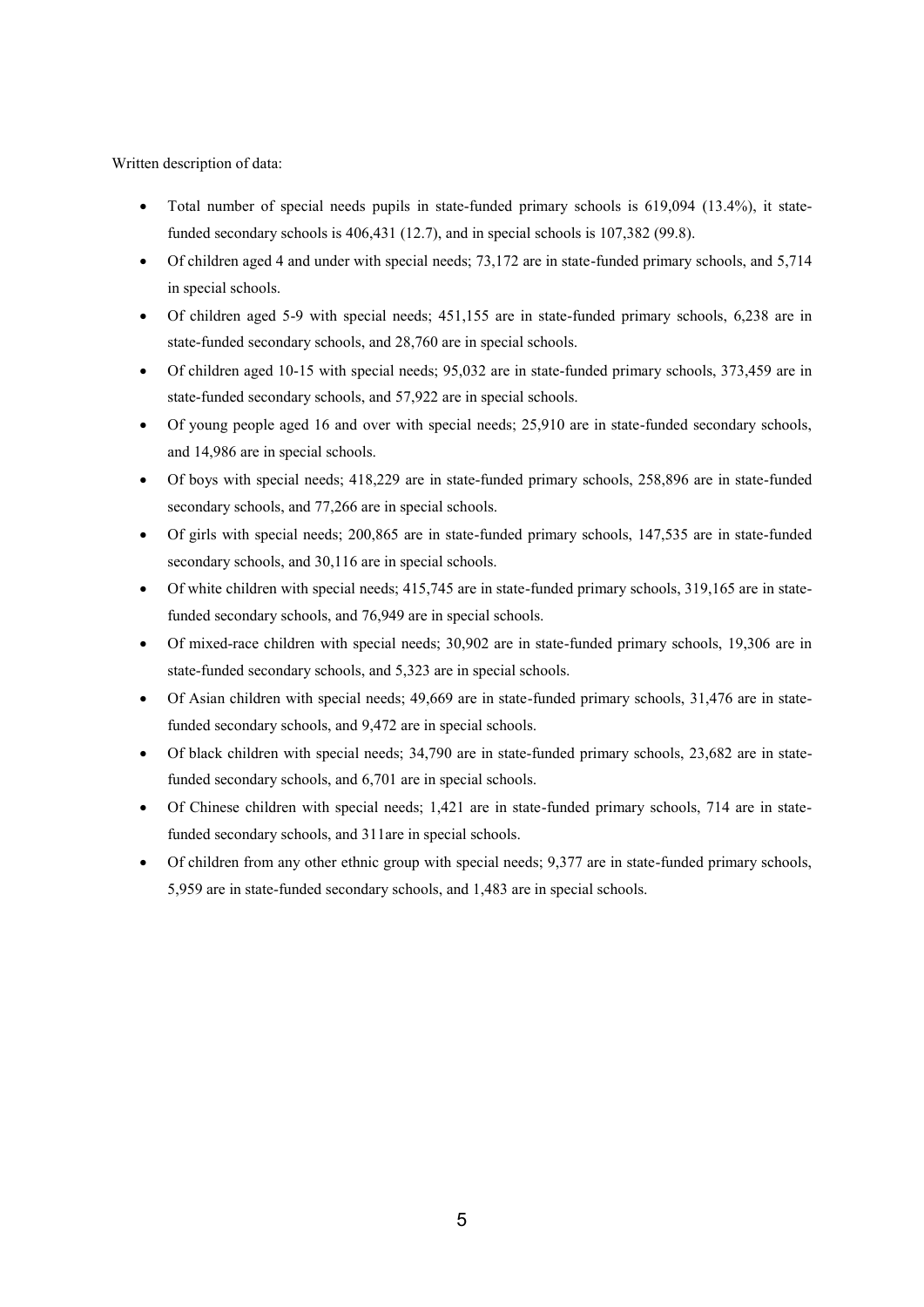## Table 5 – Northern Ireland<sup>7</sup>

|                     | Primary          | Post-primary     | <b>Special schools</b> |
|---------------------|------------------|------------------|------------------------|
|                     |                  |                  |                        |
| <b>Total number</b> |                  |                  |                        |
| of SEN pupils       | 38,103           | 30,158           | 5,407                  |
| Proportion          |                  |                  |                        |
| <b>SEN</b>          | 21.0             | 21.5             | 100.0                  |
| Age                 |                  |                  |                        |
| 4 and under         | 2,575            | $\mathbf{0}$     | 586                    |
| $5-9$               | 29,929           | $\boldsymbol{0}$ | 1,882                  |
| $10-15$             | 5,599            | 25,936           | 2,216                  |
| 16 and over         | $\boldsymbol{0}$ | 4,222            | 723                    |
| Gender              |                  |                  |                        |
| Male                | 24,451           | 18,432           | 3,783                  |
| Female              | 13,652           | 11,726           | 1,624                  |
| Ethnicity           |                  |                  |                        |
| White               | 36,943           | 29,434           | 5,219                  |
| Mixed               | 486              | 281              | 73                     |
| Asian               | $\overline{153}$ | 83               | 34                     |
| <b>Black</b>        | 156              | 110              | $\overline{19}$        |
| Chinese             | 79               | $\overline{70}$  | $\overline{21}$        |
| Any other ethnic    | 286              | ${\it l}80$      | 41                     |
| group               |                  |                  |                        |

- Total number of special needs pupils in primary schools is 38,103 (21%), in post-primary schools is 30,158 (21.5), and in special schools is 5,407 (100%).
- Of children aged 4 and under with special needs; 2,575 are in primary schools, 0 are in post-primary schools and 586 are in special schools.
- Of children aged 5-9 with special needs; 29,929 are in primary schools, 0 are in post-primary schools and 1,882 are in special schools.
- Of children aged 10-15 with special needs; 5,599 are in primary schools, 25,936 are in post-primary schools, and 2,216 are in special schools.

 7 Source: NI school census. Data is based on pupils enrolled on Census day i.e. The Friday of the first full week in October (In 2016/17 this was the 7 October 2016). Figures for primary includes nursery, reception and year  $1 - 7$  classes. Figures include pupils at stages  $1 - 5$  on the Special Educational Needs Code of Practice. Age is as at 1st July of the previous academic year. Ethnicity group 'White' includes Irish travellers.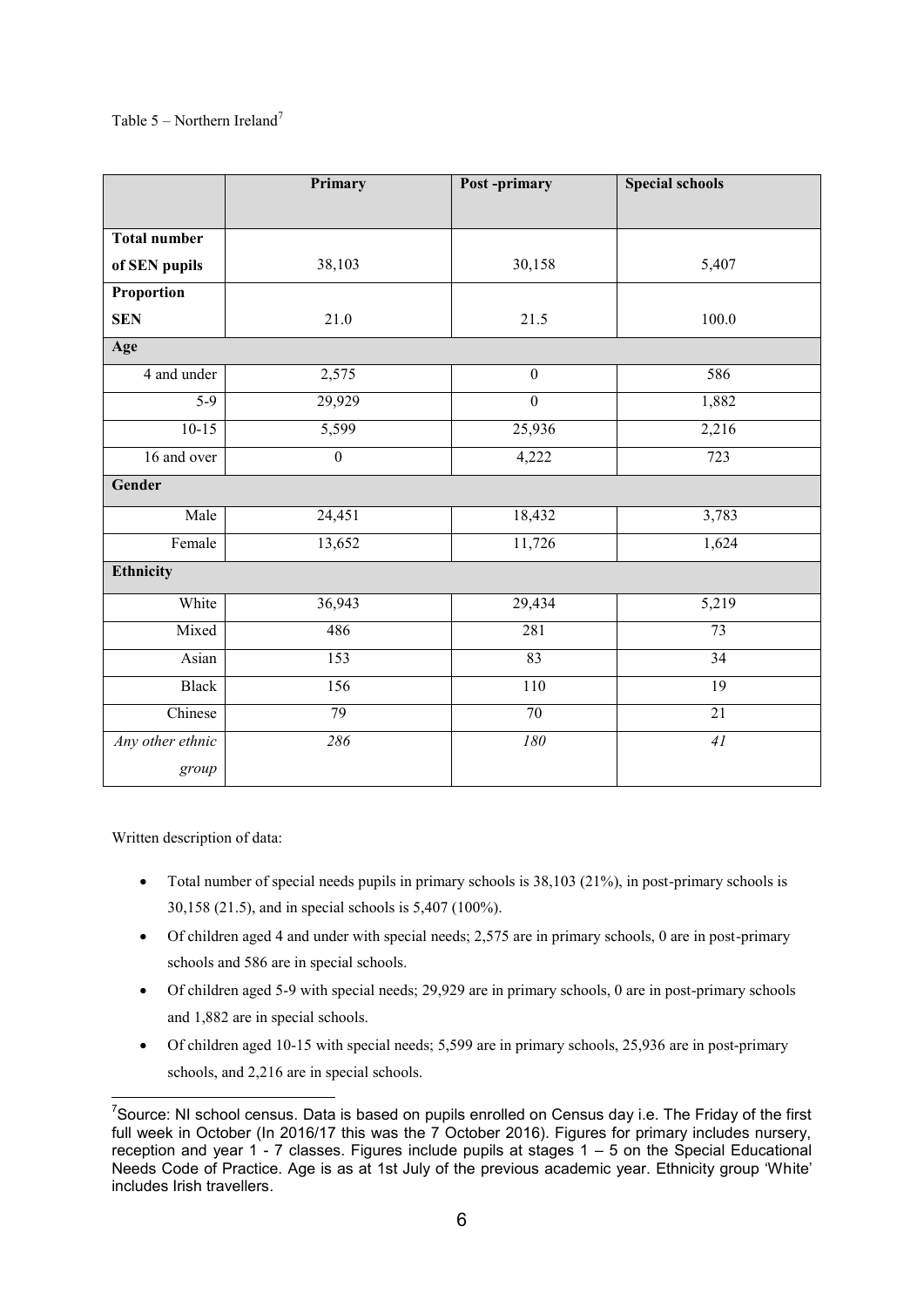- Of young people aged 16 and over with special needs; 0 are in primary schools, 4,222 are in postprimary schools and 723 are in special schools.
- Of boys with special needs; 24,451 are in primary schools, 18,432 are in post-primary schools, and 3,783 are in special schools.
- Of girls with special needs; 13,652 are in primary schools, 11,726 are in post-primary schools, and 1,624 are in special schools.
- Of white children with special needs; 36,943 are in primary schools, 29,434 are in post-primary schools, and 5,219 are in special schools.
- Of mixed-race children with special needs; 486 are in primary schools, 281 are in post-primary schools, and 73 are in special schools.
- Of Asian children with special needs; 153 are in primary schools, 83 are in post-primary schools, and 34 are in special schools.
- Of black children with special needs; 156 are in primary schools, 110 are in post-primary schools, and 19 are in special schools.
- Of Chinese children with special needs; 79 are in primary schools, 70 are in post-primary schools, and 21 are in special schools.
- Of children from any other ethnic group with special needs; 286 are in primary schools, 180 are in post-primary schools, and 41 are in special schools.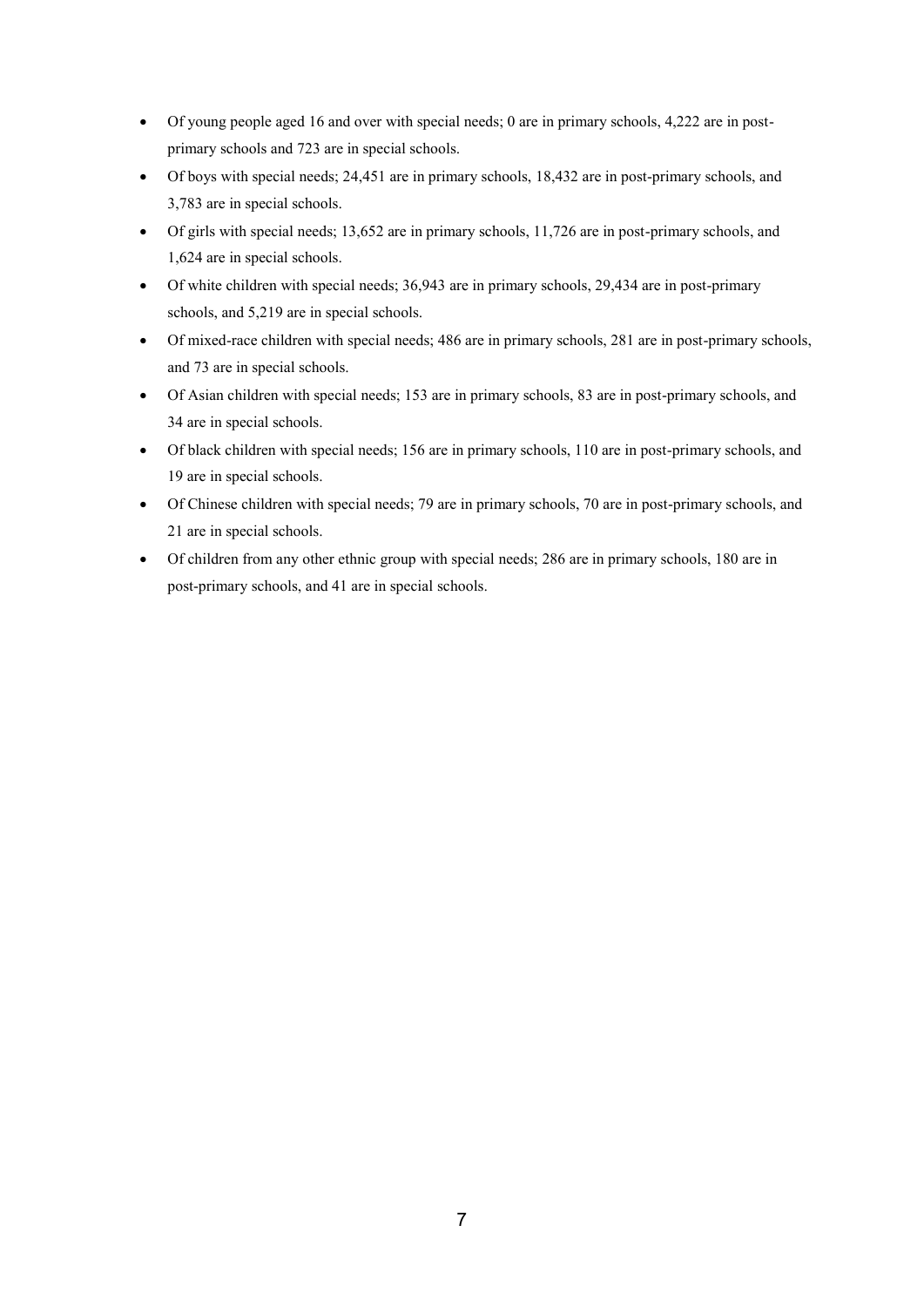|                                             | All mainstream schools | <b>Special schools</b> |
|---------------------------------------------|------------------------|------------------------|
| <b>Total number of</b><br><b>SEN</b> pupils | 11,641                 | 4,624                  |
| <b>Proportion SEN</b>                       | 1.7                    | 68.7                   |
| Age                                         |                        |                        |
| $5-9$                                       | 2,938                  | 1,318                  |
| $10-15$                                     | 6,608                  | 2,188                  |
| 16 and over                                 | 2,095                  | 1,118                  |
| Gender                                      |                        |                        |
| Male                                        | 7,909                  | 3,190                  |
| Female                                      | 3,732                  | 1,434                  |
| Ethnicity                                   |                        |                        |
| White                                       | 11,021                 | 3,904                  |
| Mixed                                       | $\overline{122}$       | $\overline{51}$        |
| Asian                                       | 213                    | 260                    |
| <b>Black</b>                                | $\overline{5}$         | $\overline{8}$         |
| Chinese                                     | 23                     | 31                     |
| Any other ethnic<br>group                   | 116                    | 125                    |

- The total number of pupils with a disability in mainstream schools is 11,641 and there are 4,624 pupils with a disability in special schools.
- Of children aged 5 9 with special needs; 2,938 are in mainstream schools, and 1,318 are in special schools.
- Of children aged 10 15 with special needs; 6,608 are in mainstream schools, and 2,188 are in special schools.
- Of children aged 16 and over with special needs; 2,095 are in mainstream schools, and 1,118 are in special schools.
- Of boys with special needs; 7,909 are in mainstream schools and 3,190 are in special schools.
- Of girls with special needs; 3,732 are in mainstream schools and 1,434 are in special schools.
- Of pupils from a white ethnic background with special needs; 11,021 are in mainstream schools and 3,904 in special schools.

 8 <http://www.gov.scot/Topics/Statistics/Browse/School-Education/dspupcensus/dspupcensus16>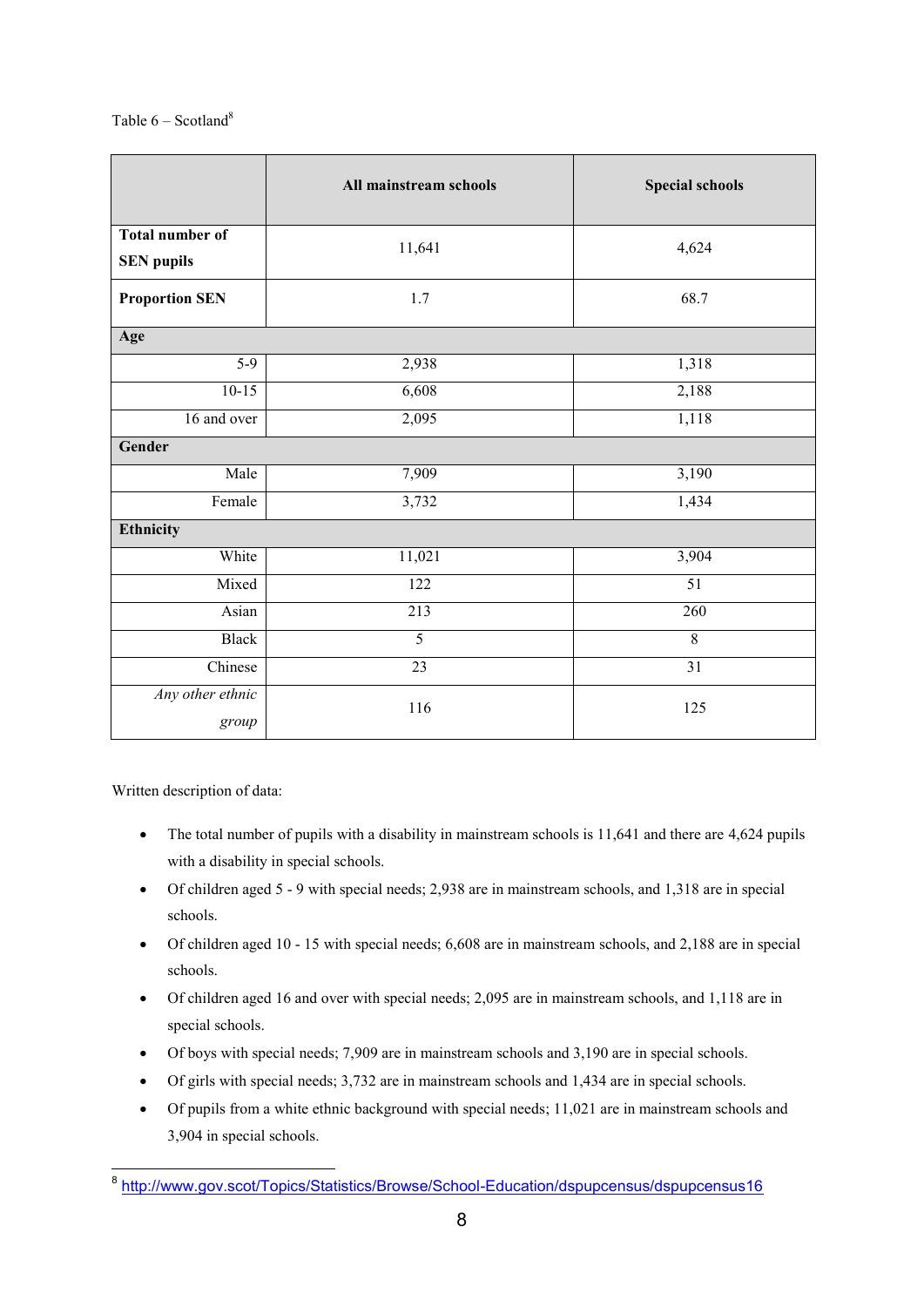- Of pupils from a mixed ethnic background with special needs; 122 pupils are in mainstream schools and 51 in special schools.
- Of pupils from an asian ethnic background with special needs; 213 pupils are in mainstream schools and 260 in special schools.
- Of pupils from a black ethnic background with special needs; 5 pupils are in mainstream schools and 8 in special schools.
- Of pupils from a Chinese ethnic background with special needs; 23 pupils are in mainstream schools and 31 in special schools.

|                                   | Primary                  | <b>Middle</b>  | <b>Secondary</b>             |                        |
|-----------------------------------|--------------------------|----------------|------------------------------|------------------------|
|                                   | schools                  | schools        | schools                      | <b>Special schools</b> |
| <b>Total number of SEN pupils</b> | 58,628                   | 1,314          | 40,513                       | 4,540                  |
| <b>Proportion SEN</b>             | 21.2                     | 24.5           | 22.7                         | 100.0                  |
| Age                               |                          |                |                              |                        |
| 4 and under                       | 7,497                    | 31             | $\qquad \qquad \blacksquare$ | 243                    |
| $5-9$                             | 42,432                   | 293            |                              | 1,054                  |
| $10-15$                           | 8,699                    | 953            | 38,289                       | 2,244                  |
| 16 and over                       | $\overline{\phantom{0}}$ | 37             | 2,224                        | 999                    |
| Gender                            |                          |                |                              |                        |
| Male                              | 37,727                   | 780            | 24,984                       | 3,254                  |
| Female                            | 20,901                   | 534            | 15,529                       | 1,286                  |
| <b>Ethnicity</b>                  |                          |                |                              |                        |
| White                             | 54,402                   | 1,283          | 38,096                       | 4,138                  |
| Mixed                             | 1,594                    | 21             | 844                          | 118                    |
| Asian                             | 1,119                    | L.             | 623                          | 99                     |
| <b>Black</b>                      | 479                      | $\blacksquare$ | 373                          | 67                     |
| Chinese                           | 83                       | $\blacksquare$ | 23                           | 6                      |
| Any other ethnic group            | 558                      | -              | 348                          | 46                     |

Table  $7 - Wales<sup>9</sup>$ 

9 <http://gov.wales/docs/statistics/2016/160727-school-census-results-2016-en.pdf>

Middle schools have pupils of age 3/4 up to 16/18. Ethnicity information excludes pupils who refused to provide data or if it was not obtained. Ethnicity data is not compulsory information below age 5 but is shown if provided.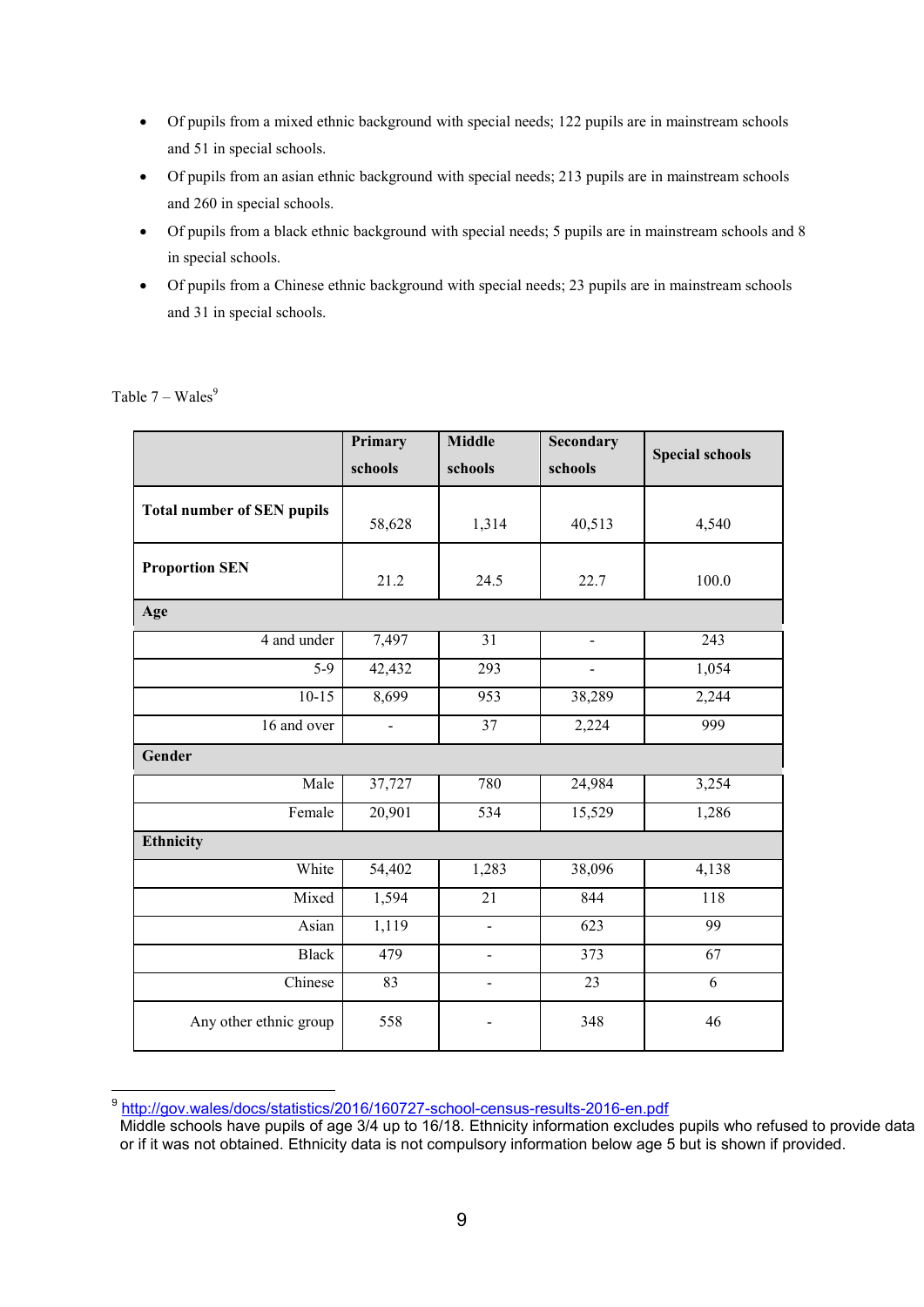<u>.</u>

- In Wales, the total number of pupils with special educational needs in primary schools is 58,628; there are 1,314 pupils with special educational needs in middle schools; 40,513 pupils with special educational needs in secondary schools and 4,540 pupils with special educational needs in special schools.
- Of children aged 4 and under with special educational needs; 7,497 are in primary schools; 31 are in middle schools and 243 and in special schools.
- Of children aged 5 to 9 with special educational needs; 42,432 are in primary schools; 293 are in middle schools and 1,054 are in special schools.
- Of children aged 10 to 15 with special educational needs; 8,699 are in primary schools; 953 are in middle schools; 38,289 are in secondary schools and 2,244 are in special schools.
- Of children aged 16 and over with special educational needs; 37 are in middle schools; 2,224 are in secondary schools and 999 are in special schools.
- Of male children with special educational needs; 37,727 are in primary schools; 780 are in middle schools; 24,984 are in secondary schools and 3,254 are in special schools.
- Of female children with special educational needs; 20,901 are in primary schools; 534 are in middle schools; 15,529 are in secondary schools and 1,286 are in special schools.
- Of pupils from a white ethnic background with special educational needs; 54,402 are in primary schools, 1,283 are in middle schools; 38,096 are in secondary schools and 4,138 in special schools.
- Of pupils from a mixed ethnic background with special educational needs; 1,594 are in primary schools; 21 are in middle schools; 844 are in secondary schools and 118 are in special schools.
- Of pupils from an Asian ethnic background with special educational needs; 1,119 are in primary schools; 623 are in secondary schools and 99 are in special schools.
- Of pupils from a black ethnic background with special educational needs; 479 are in primary schools; 373 are in secondary schools and 67 are in special schools.
- Of pupils from a Chinese ethnic background with special educational needs; 83 are in primary schools; 23 are in secondary schools and 6 are in special schools.
- Of pupils from any other ethnic group; 558 are in primary schools; 348 are in secondary schools and 46 in special schools.
- 4. Tables 8, 9, 10 and 11 demonstrate the number and proportion of students with special education needs in state-funded primary, state funded secondary and special schools, disaggregated by primary need<sup>10</sup>.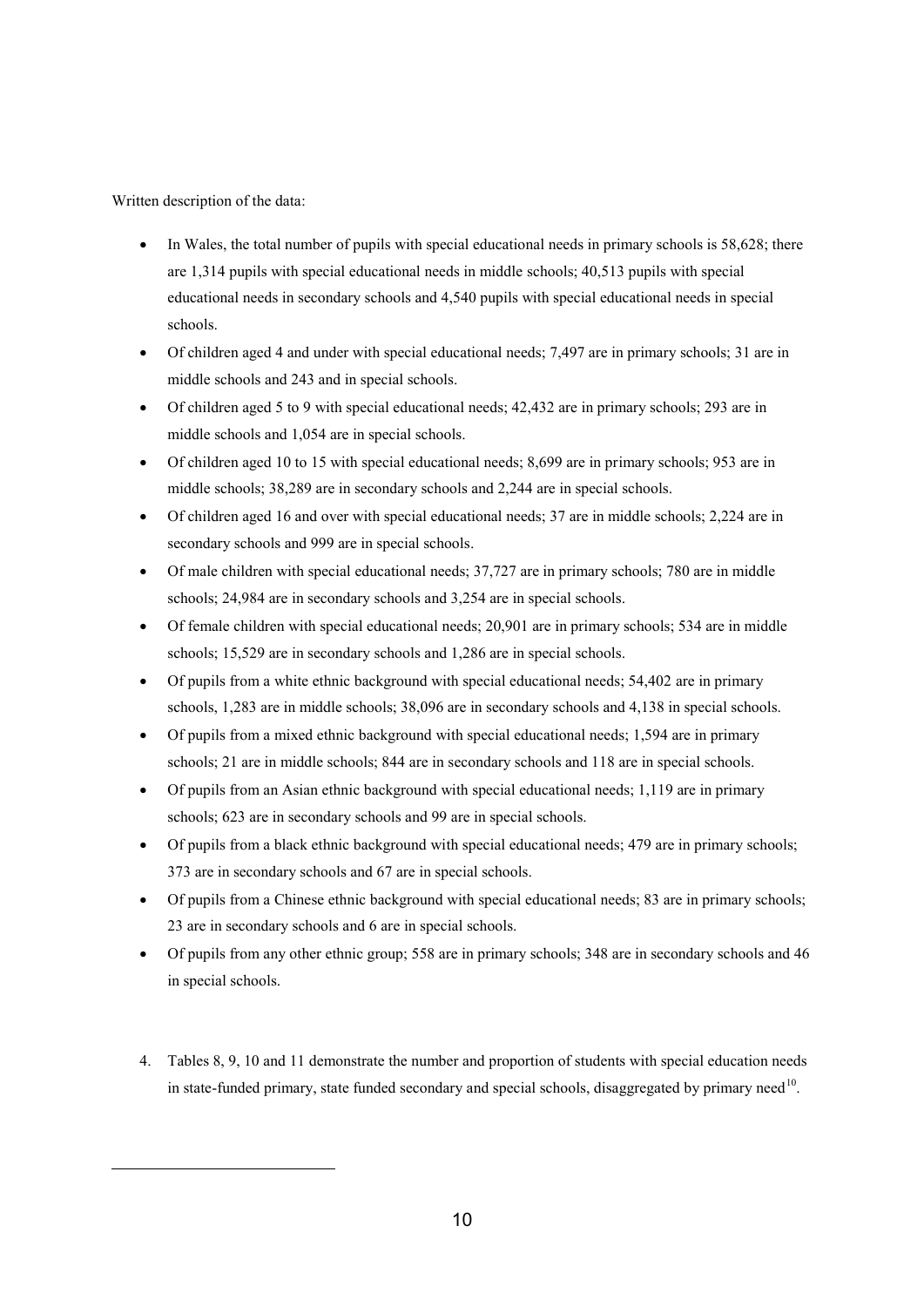#### Table  $8 -$  England<sup>11</sup>

|                                     | <b>State-funded primary</b> |                          | <b>State-funded</b> |                          | <b>Special schools</b> |                          |
|-------------------------------------|-----------------------------|--------------------------|---------------------|--------------------------|------------------------|--------------------------|
| <b>Pupils primary need</b>          |                             |                          | secondary           |                          |                        |                          |
|                                     |                             | $\overline{\frac{0}{0}}$ |                     | $\overline{\frac{0}{0}}$ |                        | $\overline{\frac{0}{0}}$ |
| Specific Learning Difficulty        | 60,505                      | 10.8                     | 86,992              | 21.4                     | 1,433                  | 1.3                      |
| Moderate Learning Difficulty        | 149,008                     | 26.7                     | 102,441             | 25.2                     | 16,703                 | 15.6                     |
| Severe Learning Difficulty          | 1,978                       | 0.4                      | 2,137               | 0.5                      | 25,605                 | 23.8                     |
| Profound & Multiple Learning        | 556                         | 0.1                      | 396                 | 0.1                      | 8,790                  | 8.2                      |
| Difficulty                          |                             |                          |                     |                          |                        |                          |
| Social, Emotional and Mental Health | 89,827                      | 16.1                     | 75,257              | 18.5                     | 13,493                 | 12.6                     |
| Speech, Language and Communications | 158,665                     | 28.4                     | 41,759              | 10.3                     | 6,293                  | 5.9                      |
| Needs                               |                             |                          |                     |                          |                        |                          |
| Hearing Impairment                  | 7,553                       | 1.4                      | 9,006               | 2.2                      | 1,407                  | 1.3                      |
| Visual Impairment                   | 4,396                       | 0.8                      | 5,205               | 1.3                      | 769                    | 0.7                      |
| Multi-Sensory Impairment            | 1,217                       | 0.2                      | 578                 | 0.1                      | 230                    | 0.2                      |
| Physical Disability                 | 12,486                      | 2.2                      | 11,617              | 2.9                      | 3,715                  | $\overline{3.5}$         |
| Autistic Spectrum Disorder          | 22,631                      | 4.1                      | 33,596              | 8.3                      | 27,472                 | 25.6                     |
| Other Difficulty/Disability         | 24,524                      | 4.4                      | 27,004              | 6.6                      | 1,280                  | 1.2                      |
| SEN support but no specialist       | 25,302                      | 4.5                      | 10,443              | 2.6                      | 189                    | $\overline{0.2}$         |
| assessment of type of need          |                             |                          |                     |                          |                        |                          |
| Total                               | 558,648                     |                          | 406,431             |                          | 107,382                |                          |

 <sup>11</sup> Type of need is not recorded for all pupils, those recorded as school action (the lowest level of special educational need) are not required to provide type of need). Following implementation of SEND reforms in September 2014 changes were made to the recording of information on pupils with SEN, a new code was introduced which combined the former school action and school action plus codes and once transferred to SEN support, all pupils were required to provide type of need information.

[https://www.gov.uk/government/uploads/system/uploads/attachment\\_data/file/398815/SEND\\_Code\\_o](https://www.gov.uk/government/uploads/system/uploads/attachment_data/file/398815/SEND_Code_of_Practice_January_2015.pdf) [f\\_Practice\\_January\\_2015.pdf.](https://www.gov.uk/government/uploads/system/uploads/attachment_data/file/398815/SEND_Code_of_Practice_January_2015.pdf) In addition, there were changes to the types of need codes, Behaviour, Emotional and Social Difficulties was removed and Social, Emotional and Mental Health was introduced – although it was not expected to be a direct replacement. A new code was also introduced to cover those where an assessment for type of need is yet to be carried out.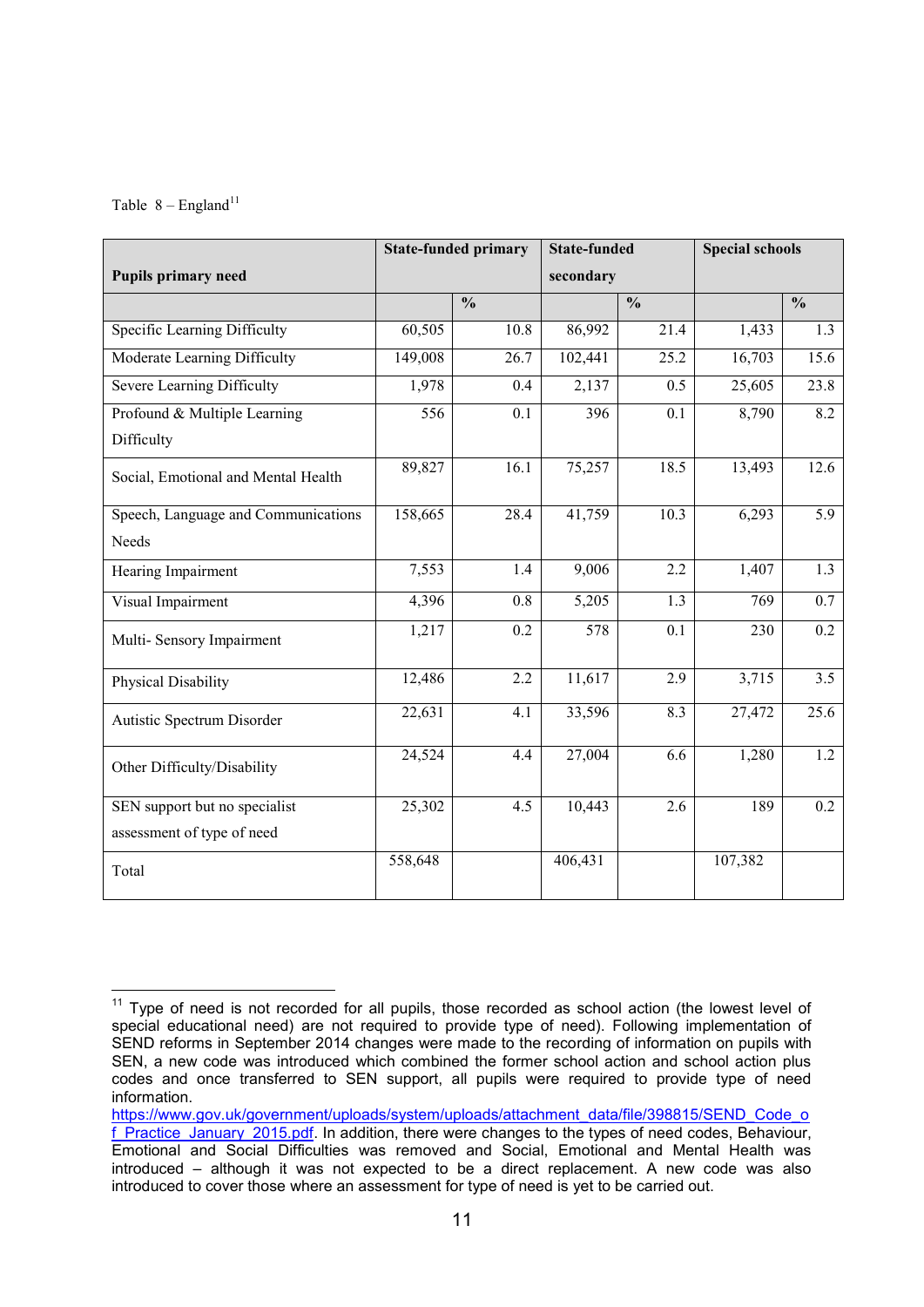- Of pupils with specific learning difficulties; 60,505 are in state funded primary schools, 86,992 are in state funded secondary education, 1,433 are in special schools.
- Of pupils with moderate learning difficulties; 149,008 are in state funded primary schools, 102,441 are in state funded secondary education, 1,433 are in special schools.
- Of pupils with severe learning difficulties; 1,978 are in state funded primary schools, 2,137 are in state funded secondary education, 25,605 are in special schools.
- Of pupils with profound and multiple learning difficulties; 556 are in state funded primary schools, 396 are in state funded secondary education, 8,790 are in special schools.
- Of pupils with a social, emotional and mental health primary need; 89,827 are in state funded primary schools, 75,257 are in state funded secondary education, 13,493 are in special schools.
- Of pupils with speech language and communications needs; 158,665 are in state funded primary schools, 41,759 are in state funded secondary education, 6,293 are in special schools.
- Of pupils with a hearing impairment; 7,553 are in state funded primary schools, 9,006 are in state funded secondary education, 1,407 are in special schools.
- Of pupils with a visual impairment; 4,396 are in state funded primary schools, 5,205 are in state funded secondary education, 769 are in special schools.
- Of pupils with multi-sensory impairment; 1,217 are in state funded primary schools, 578 are in state funded secondary education, 230 are in special schools.
- $\bullet$  Of pupils with physical disability; 12,486 are in state funded primary schools, 11,617 are in state funded secondary education, 3,715 are in special schools.
- Of pupils with Autistic spectrum disorder; 22,631 are in state funded primary schools, 33,596 are in state funded secondary education, 27,472 are in special schools.
- Of pupils with Autistic spectrum disorder; 22,631 are in state funded primary schools, 33,596 are in state funded secondary education, 27,472 are in special schools.
- Of pupils with other difficulty/disability; 24,524 are in state funded primary schools, 27,004 are in state funded secondary education, 1,280 are in special schools.
- Of pupils with special needs support but no specialist assessment of type of need; 25,302 are in state funded primary schools, 10,443 are in state funded secondary education, 189 are in special schools.
- In total; 558,648 are in state funded primary schools, 406,431 are in state funded secondary education, 107,382 are in special schools.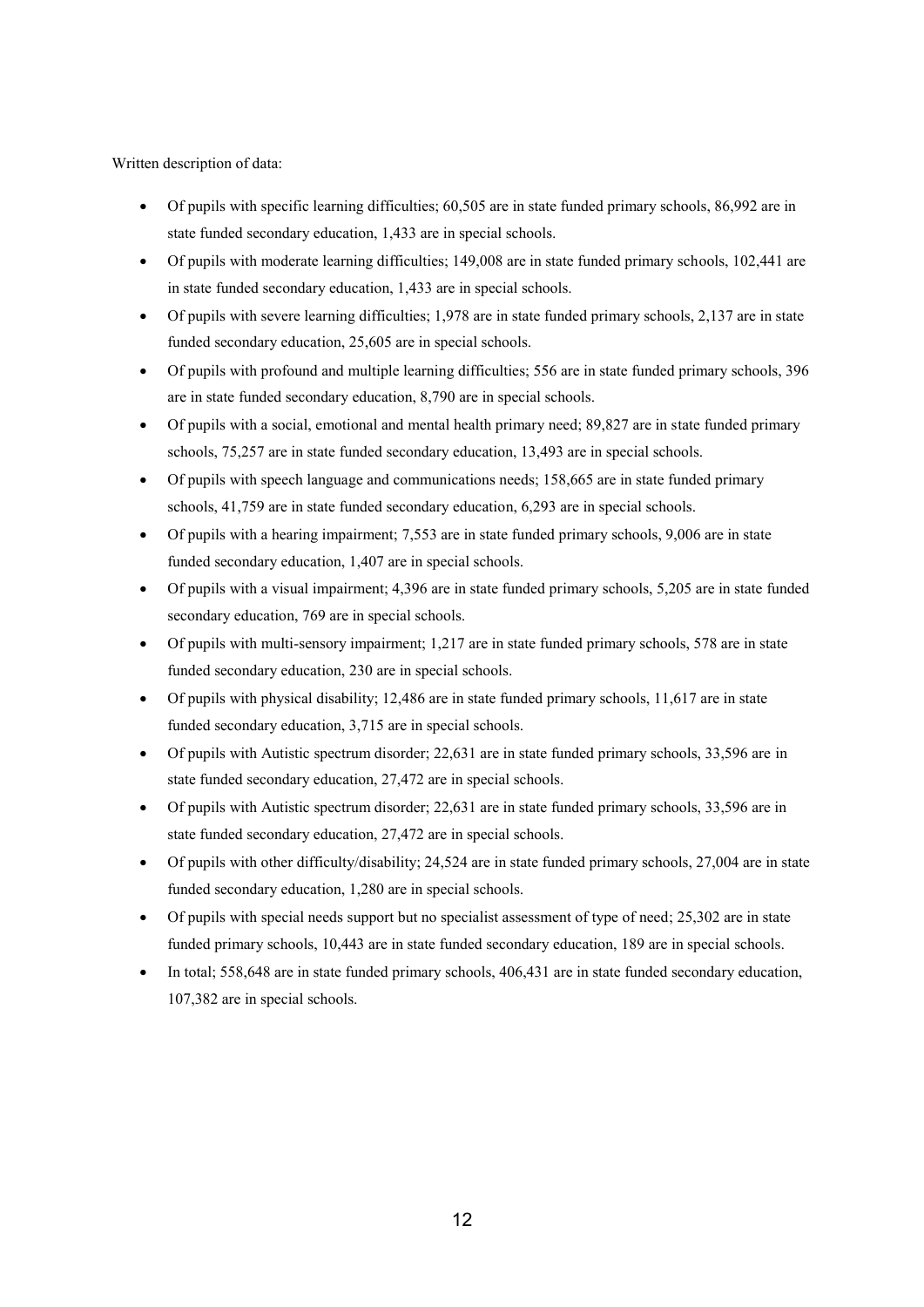Table  $9$  – Northern Ireland<sup>12</sup>

| <b>Pupils primary need</b>              |       | Primary<br><b>Post Primary</b> |                          |                | <b>Special</b>   |                |  |
|-----------------------------------------|-------|--------------------------------|--------------------------|----------------|------------------|----------------|--|
|                                         |       | $\frac{0}{0}$                  |                          | $\frac{0}{0}$  |                  | $\frac{0}{0}$  |  |
| Cognitive and Learning                  | 8,746 | 23.0                           | 5,339                    | 17.7           | $\overline{a}$   | $\blacksquare$ |  |
| (SEN stages 1-2)                        |       |                                |                          |                |                  |                |  |
| Dyslexia/Specific learning difficulties | 2,673 | 7.0                            | 4,962                    | 16.5           | 11               | 0.2            |  |
| (SpLD)                                  |       |                                |                          |                |                  |                |  |
| Dyscalculia                             | 23    | 0.1                            | 81                       | 0.3            | $\blacksquare$   |                |  |
| Dyspraxia/Developmental                 | 139   | 0.4                            | 264                      | 0.9            | 5                | 0.1            |  |
| coordination disorder (DCD)             |       |                                |                          |                |                  |                |  |
| Mild Learning Difficulties              | 7,383 | 19.4                           | 4,907                    | 16.3           | $\overline{8}$   | 0.1            |  |
| Moderate Learning Difficulties          | 1,619 | 4.2                            | 1,837                    | 6.1            | 1,270            | 23.5           |  |
| <b>Severe Learning Difficulties</b>     | 72    | 0.2                            | 83                       | 0.3            | 1,532            | 28.3           |  |
| Profound & Multiple Learning            | 15    | $0.0\,$                        | $\overline{\phantom{0}}$ | $\overline{a}$ | 154              | 2.8            |  |
| <b>Difficulties</b>                     |       |                                |                          |                |                  |                |  |
| Unspecified (cognitive and learning)    | 595   | 1.6                            | -                        | $\overline{a}$ | 28               | 0.5            |  |
| Social, Emotional and Behavioural       | 896   | 2.4                            | 393                      | 1.3            | $\boldsymbol{0}$ | $0.0\,$        |  |
| (SEN stages 1-2)                        |       |                                |                          |                |                  |                |  |
| Social, Emotional and Behavioural       | 4,127 | 10.8                           | 2,697                    | 8.9            | 194              | 3.6            |  |
| Difficulties (SEBD)                     |       |                                |                          |                |                  |                |  |
| Attention deficit disorder (ADD) /      | 625   | 1.6                            | 1,072                    | 3.6            | 47               | 0.9            |  |
| Attention deficit hyperactivity         |       |                                |                          |                |                  |                |  |
| disorder (ADHD)                         |       |                                |                          |                |                  |                |  |
| Communication and Interaction (SEN      | 679   | 1.8                            | 133                      | 0.4            | $\boldsymbol{0}$ | $0.0\,$        |  |
| stages $1-2$ )                          |       |                                |                          |                |                  |                |  |
| Speech and Language Difficulties        | 4,197 | 11.0                           | 1,102                    | 3.7            | 341              | 6.3            |  |
| Autism                                  | 2,006 | $\overline{5.3}$               | 1,194                    | 4.0            | 1,001            | 18.5           |  |
| Asperger's                              | 659   | 1.7                            | 1,104                    | 3.7            | 45               | 0.8            |  |
| Sensory (SEN stages 1-2)                | 61    | 0.2                            | 45                       | 0.1            | $\boldsymbol{0}$ | $0.0\,$        |  |
| Severe/profound hearing loss            | 86    | 0.2                            | 87                       | 0.3            | 45               | 0.8            |  |
| Mild/moderate hearing loss              | 201   | 0.5                            | 281                      | 0.9            | 9                | 0.2            |  |

  $12$  Source: NI school census. Data is based on pupils enrolled on Census day i.e. The Friday of the first full week in October (In 2016/17 this was the 7 October 2016). Figures for primary includes nursery, reception and year 1 - 7 classes. Figures include pupils at stages 1 – 5 on the Special Educational Needs Code of Practice. Special education need refers to the primary need only.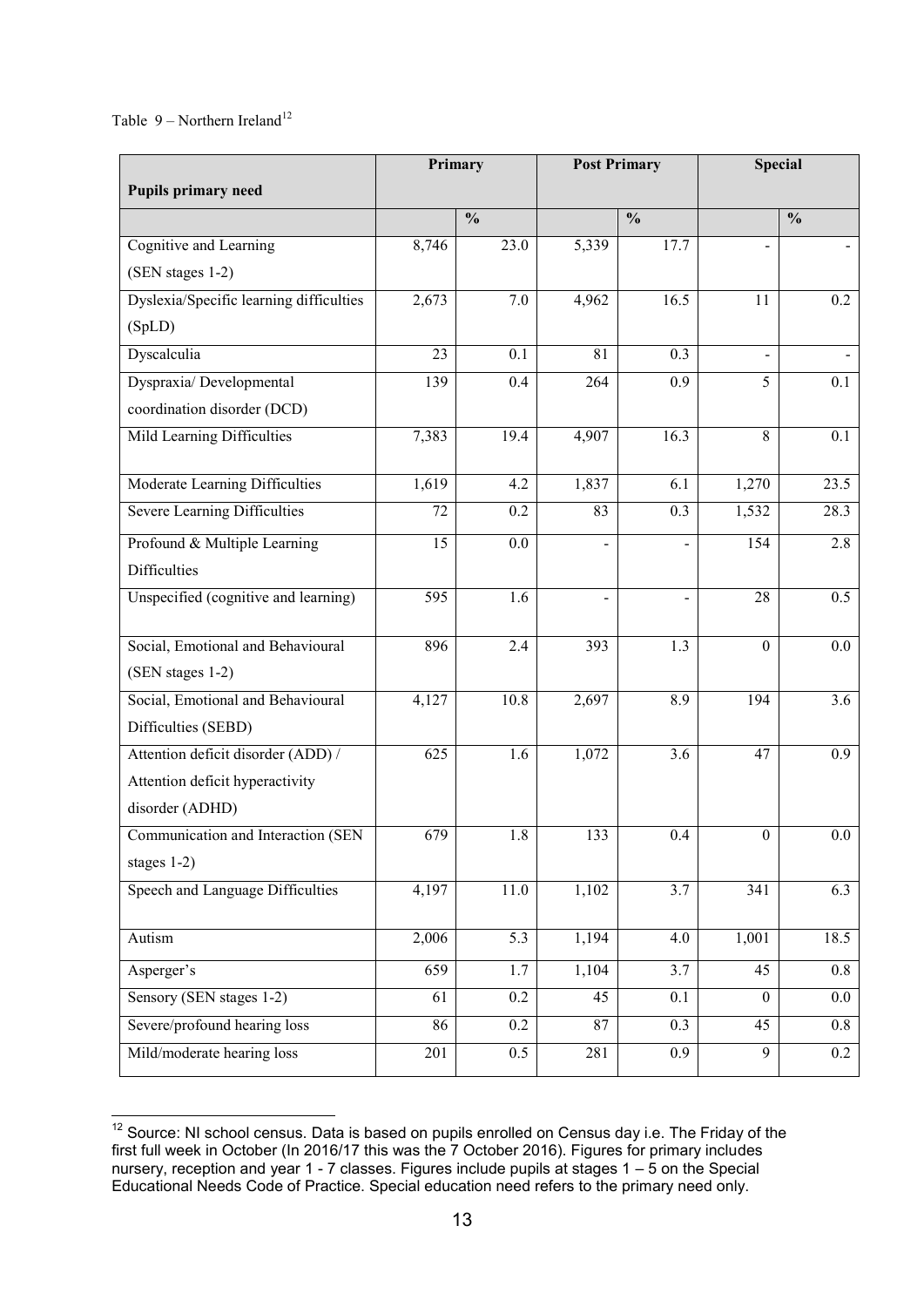| <b>Blind</b>                         | 10               | 0.0              | 6                | 0.0              | 20               | $0.4\,$          |
|--------------------------------------|------------------|------------------|------------------|------------------|------------------|------------------|
| Partially sighted                    | 162              | 0.4              | 160              | 0.5              | 24               | 0.4              |
| Multi-sensory impairment             | $\overline{33}$  | 0.1              | 17               | 0.1              |                  |                  |
| Physical (SEN stages 1-2)            | 51               | $\overline{0.1}$ | 52               | 0.2              | $\mathbf{0}$     | $\overline{0.0}$ |
| Cerebral Palsy                       | 107              | 0.3              | 102              | 0.3              | 124              | 2.3              |
| Spina bifida and/or hydrocephalus    | 65               | 0.2              | 41               | 0.1              | 31               | 0.6              |
| Muscular dystrophy                   | 20               | 0.1              | 12               | 0.0              | 14               | 0.3              |
| Significant accidental injury        | $\Box$           | $\overline{a}$   | $\overline{15}$  | 0.0              | $\blacksquare$   | $\mathbf{r}$     |
| Other (Physical)                     |                  |                  | 198              | $\overline{0.7}$ | 51               | 0.9              |
| Medical Conditions/Syndromes (SEN    | 252              | 0.7              | 598              | $\overline{2.0}$ | $\mathbf{0}$     | 0.0              |
| stages $1-2$ )                       |                  |                  |                  |                  |                  |                  |
| Epilepsy                             | 139              | 0.4              | 153              | $\overline{0.5}$ | 56               | 1.0              |
| Asthma                               | 414              | 1.1              | 711              | 2.4              | 6                | 0.1              |
| Diabetes                             | 175              | 0.5              | 198              | 0.7              |                  |                  |
| Anaphylaxis                          | 235              | 0.6              | 259              | 0.9              | $\boldsymbol{0}$ | 0.0              |
| Down's Syndrome                      | 128              | $\overline{0.3}$ | $\overline{31}$  | 0.1              | 174              | $\overline{3.2}$ |
| Other medical conditions/syndromes   | 549              | 1.4              | 525              | 1.7              | 131              | 2.4              |
| Interaction of complex medical needs | $\overline{210}$ | 0.6              | $\overline{126}$ | $\overline{0.4}$ | $\overline{62}$  | $\overline{1.1}$ |
| Mental Health Issues                 | $\overline{9}$   | 0.0              | 78               | $\overline{0.3}$ |                  |                  |
| Other                                | 556              | 1.5              | 944              | $\overline{3.1}$ | 12               | 0.2              |
| Total                                | 38103            |                  | 30158            |                  | 5407             |                  |

- Of pupils with cognitive and learning needs (SEN Stages 1-2); 8,746 are in primary schools and 5,339 are in post-primary schools.
- Of pupils with dyslexia/specific learning difficulties (SpLD); 2,673 are in primary schools, 4,962 are in post-primary schools and 11 are in special schools.
- Of pupils with dyscalculia; 23 are in primary schools and 81 are in post-primary schools.
- Of pupils with dyspraxia/ developmental coordination disorder (DCD); 139 are in primary schools and 264 are in post-primary schools.
- Of pupils with mild learning difficulties; 7,383 are in primary schools, 4,907 are in post-primary schools and 8 are in special schools.
- Of pupils with moderate learning difficulties; 1,619 are in primary schools, 1,837 are in post-primary schools and 1,270 are in special schools.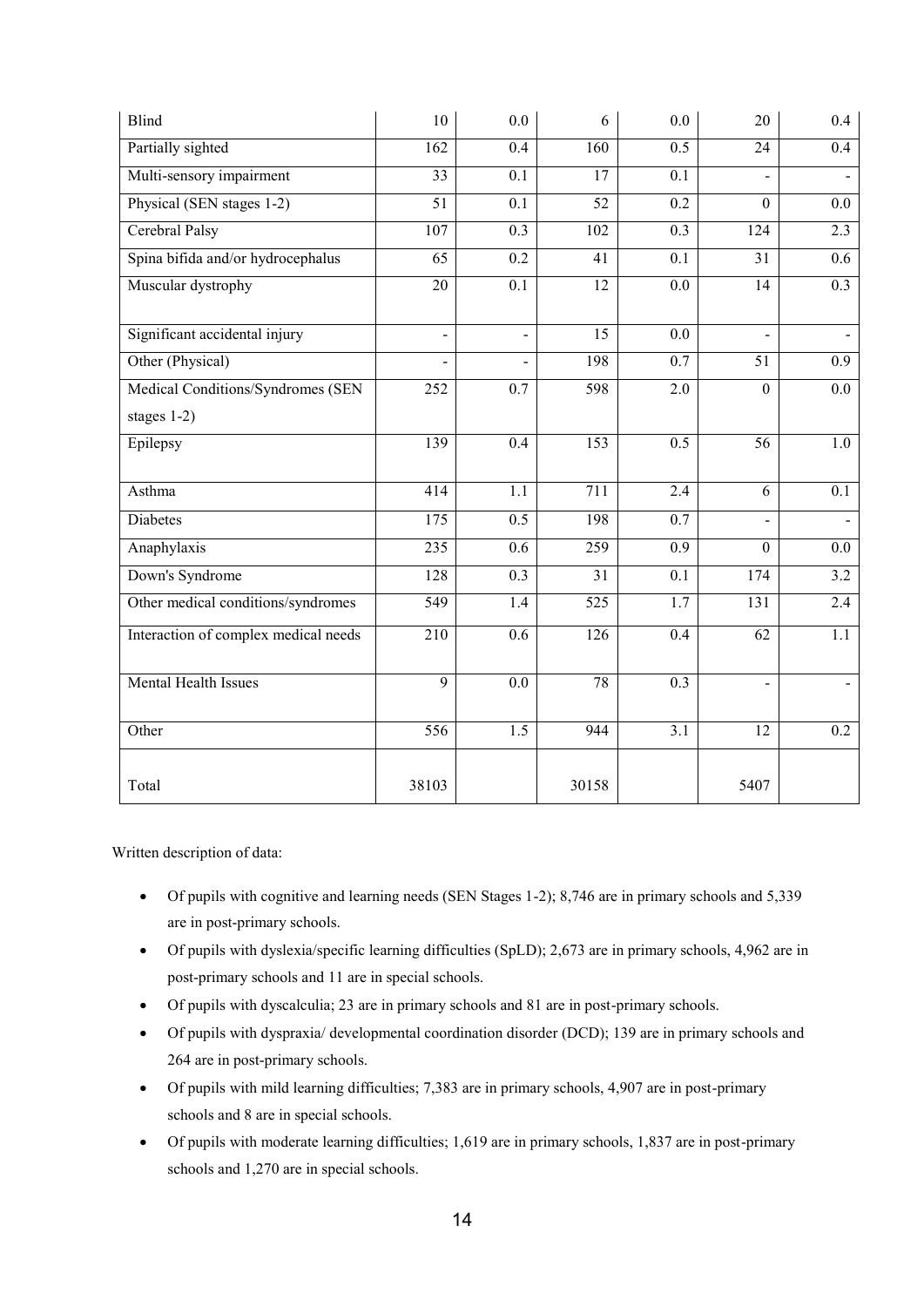- Of pupils with sever learning difficulties; 72 are in primary schools, 83 are in post-primary schools and 1,532 are in special schools.
- Of pupils with profound and multiple learning difficulties; 15 are in primary schools and 154 are in special schools.
- Of pupils with unspecified (cognitive and learning) needs; 595 are in primary schools and 28 are in special schools.
- Of pupils with social, emotional and behavioural (SEN stages 1-2) needs; 896 are in primary schools, 393 are in post-primary schools and 0 are in special schools.
- Of pupils with social, emotional and behavioural difficulties (SEBD); 4,127 are in primary schools, 2,697 are in post-primary schools and 194 are in special schools.
- Of pupils with attention deficit disorder (ADD)/ attention deficit hyperactivity disorder (ADHD); 625 are in primary schools, 1,072 are in post-primary schools and 47 are in special schools.
- Of pupils with communication and interaction (SEN stages1-2); 679 are in primary schools, 133 are in post-primary schools and 0 are in special schools.
- Of pupils with speech and language difficulties; 4,197 are in primary schools, 1,102 are in post-primary schools and 341 are in special schools.
- Of pupils with autism; 2,006 are in primary schools, 1,194 are in post-primary schools and 1,001 are in special schools.
- Of pupils with Asperger's; 659 are in primary schools, 1,104 are in post-primary schools and 45 are in special schools.
- Of pupils with sensory (SEN stages 1-2) needs; 61 are in primary schools, 45 are in post-primary schools and 0 are in special schools.
- Of pupils with severe/profound hearing loss; 86 are in primary schools, 87 are in post-primary schools and 45 are in special schools.
- Of pupils with mild/moderate hearing loss; 201 are in primary schools, 281 are in post-primary schools and 9 are in special schools.
- Of pupils who are blind; 10 are in primary schools, 6 are in post-primary schools and 20 are in special schools.
- Of pupils who are partially sighted; 162 are in primary schools, 160 are in post-primary schools and 24 are in special schools.
- Of pupils with multi-sensory impairment; 33 are in primary schools and 17 are in post-primary schools.
- Of pupils with physical (SEN stages 1-2) needs; 51 are in primary schools, 52 are in post-primary schools and 0 are in special schools.
- Of pupils with cerebral palsy; 107 are in primary schools, 102 are in post-primary schools and 124 are in special schools.
- Of pupils with spina bifida and/or hydrocephalus; 65 are in primary schools, 41 are in post-primary schools and 31 are in special schools.
- Of pupils with muscular dystrophy; 20 are in primary schools, 12 are in post-primary schools and 14 are in special schools.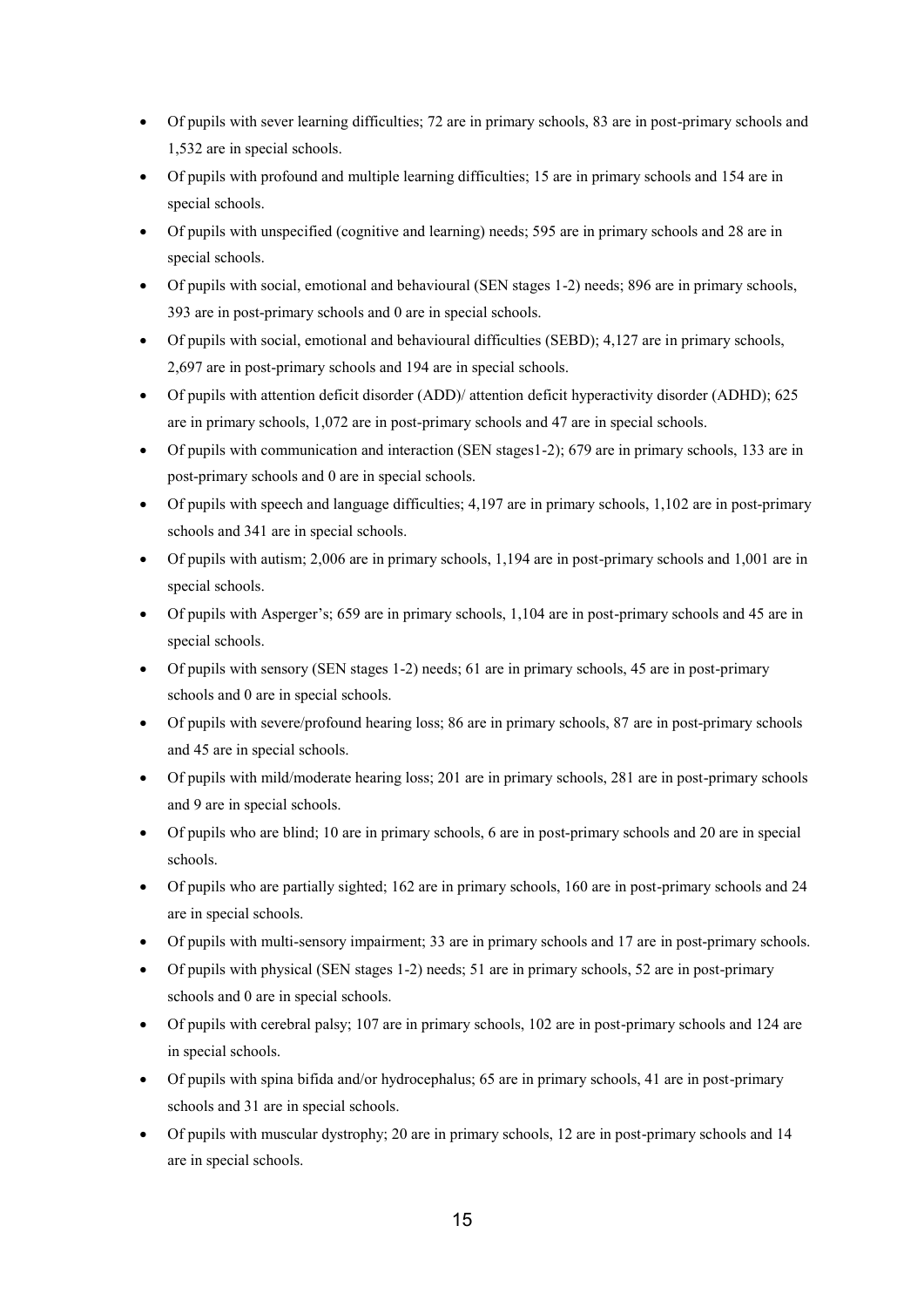- Of pupils with significant accidental injury; 15 are in post-primary schools.
- Of pupils with other (physical) needs; 198 are in post-primary schools and 51 are in special schools.
- Of pupils with medical conditions/syndromes (SEN stages 1-2); 252 are in primary schools, 598 are in post-primary schools and 0 are in special schools.
- Of pupils with epilepsy; 139 are in primary schools, 153 are in post-primary schools and 56 are in special schools.
- Of pupils with asthma; 414 are in primary schools, 711 are in post-primary schools and 6 are in special schools.
- Of pupils with diabetes; 175 are in primary schools and 198 are in post-primary schools.
- Of pupils with anaphylaxis; 235 are in primary schools, 259 are in post-primary schools and 0 are in special schools.
- Of pupils with down's syndrome 128 are in primary schools, 31 are in post-primary schools and 174 are in special schools.
- Of pupils with other medical conditions/ syndromes; 549 are in primary schools, 525 are in postprimary schools and 131 are in special schools.
- Of pupils with interaction of complex medical needs; 210 are in primary schools, 126 are in postprimary schools and 62 are in special schools.
- Of pupils with mental health issues; 9 are in primary schools and 78 are in post-primary schools.

| Type of adaptation | <b>Mainstream</b><br>schools | <b>Mainstream</b><br>schools proportion | <b>Special schools</b> | <b>Special schools</b><br>proportion |
|--------------------|------------------------------|-----------------------------------------|------------------------|--------------------------------------|
| Physical           | 655                          | 0.1                                     | 16                     | 0.2                                  |
| Curriculum         | 3,777                        | 0.6                                     | 1,127                  | 16.7                                 |
| Communication      | 595                          | 0.1                                     | 23                     | 0.3                                  |
| Multiple           | 2,822                        | 0.4                                     | 2,831                  | 42.0                                 |
| None recorded      | 3,792                        | 0.6                                     | 451                    | 6.7                                  |

Table  $10 -$  Scotland<sup>13</sup>

 $\overline{a}$ 

<sup>&</sup>lt;sup>13</sup> In Scotland, the Additional Support for Learning Act requires that education authorities identify, provide for and reviews the additional support needs of their pupils. Additional support needs may be of short or long term duration and may arise for any reason. Associated statutory guidance identified four factors which give rise to additional support needs; disability or health, learning environment, family circumstances or social and emotional factors. These are considered in the round, and therefore there is no prioritisation to needs, they all require to be met. Therefore the information sought on primary need is not collected or held in the same manner as other regions.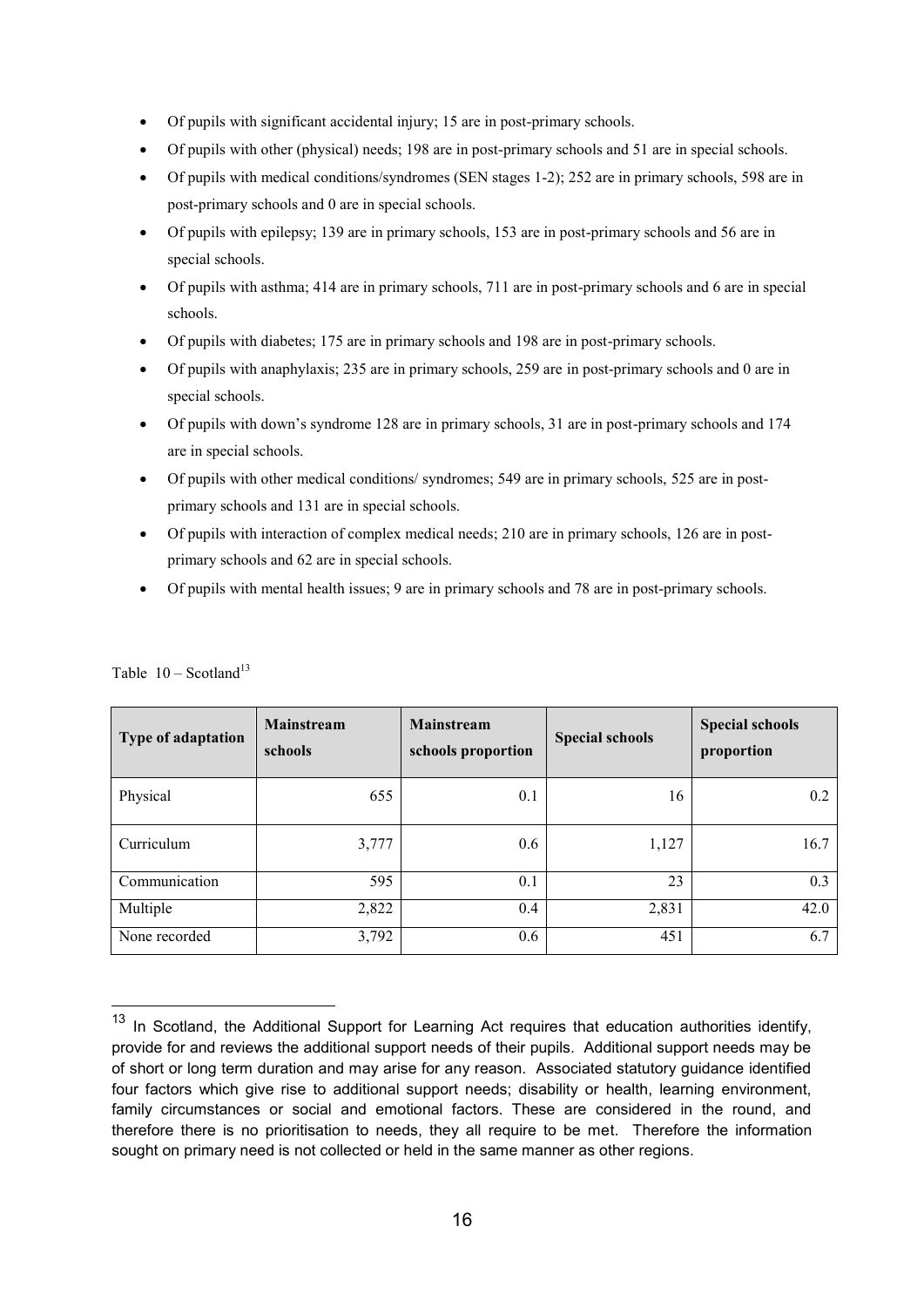- There are 655 pupils with a disability who require a physical adaptation in mainstream schools and 16 in special schools.
- There are 3,777 pupils with a disability who require a curriculum adaptation in mainstream schools and 1,127 in special schools.
- There are 595 pupils with a disability who require a communication adaptation in mainstream schools and 23 in special schools.
- There are 2,822 pupils with a disability who require multiple adaptations in mainstream schools and 2,831 in special schools.
- There are 3,792 pupils with a disability for whom the type of adaptation required is not recorded in mainstream schools and 451 in special schools.

| <b>Pupils primary need</b>    | <b>Primary Schools</b> |               |     | <b>Middle Schools</b> |        | <b>Secondary Schools</b> |          | <b>Special Schools</b> |  |
|-------------------------------|------------------------|---------------|-----|-----------------------|--------|--------------------------|----------|------------------------|--|
|                               |                        | $\frac{0}{0}$ |     | $\frac{0}{0}$         |        | $\frac{0}{0}$            |          | $\frac{0}{0}$          |  |
| Deficit<br>Attention          | 499                    | 0.9           | 15  | 1.1                   | 819    | 2.0                      | 35       | 0.8                    |  |
| <b>Hyperactivity Disorder</b> |                        |               |     |                       |        |                          |          |                        |  |
| Autistic<br>Spectrum          | 2,054                  | 3.5           | 46  | 3.5                   | 1,916  | 4.7                      | 1,300    | 28.6                   |  |
| Disorders                     |                        |               |     |                       |        |                          |          |                        |  |
| Behavioural,                  | 7,984                  | 13.6          | 145 | 11.0                  | 6,545  | 16.2                     | 501      | 11.0                   |  |
| Emotional<br>$\&$<br>Social   |                        |               |     |                       |        |                          |          |                        |  |
| Difficulties                  |                        |               |     |                       |        |                          |          |                        |  |
| Dyscalculia                   | 162                    | 0.3           | 41  | 3.1                   | 232    | 0.6                      | $\theta$ | 0.0                    |  |
| Dyslexia                      | 2,106                  | 3.6           | 376 | 28.6                  | 5,249  | 13.0                     |          |                        |  |
| Dyspraxia                     | 204                    | 0.3           | 5   | 0.4                   | 346    | 0.9                      |          |                        |  |
| Learning<br>General           | 18,135                 | 30.9          | 270 | 20.5                  | 11,190 | 27.6                     | 30       | 0.7                    |  |
| Difficulties                  |                        |               |     |                       |        |                          |          |                        |  |
| Hearing Impairment            | 1,259                  | 2.1           | 27  | 2.1                   | 912    | $\overline{2.3}$         | 15       | 0.3                    |  |
| Moderate<br>Learning          | 9,291                  | 15.8          | 191 | 14.5                  | 8071   | 19.9                     | 428      | 9.4                    |  |
| Difficulties                  |                        |               |     |                       |        |                          |          |                        |  |

Table  $11 - Wales<sup>14</sup>$ 

 $\overline{a}$ 

 $14$  Middle schools have pupils of age  $3/4$  up to  $16/18$ . An asterisk indicates where a percentage is greater than zero but less than half of the final digit shown.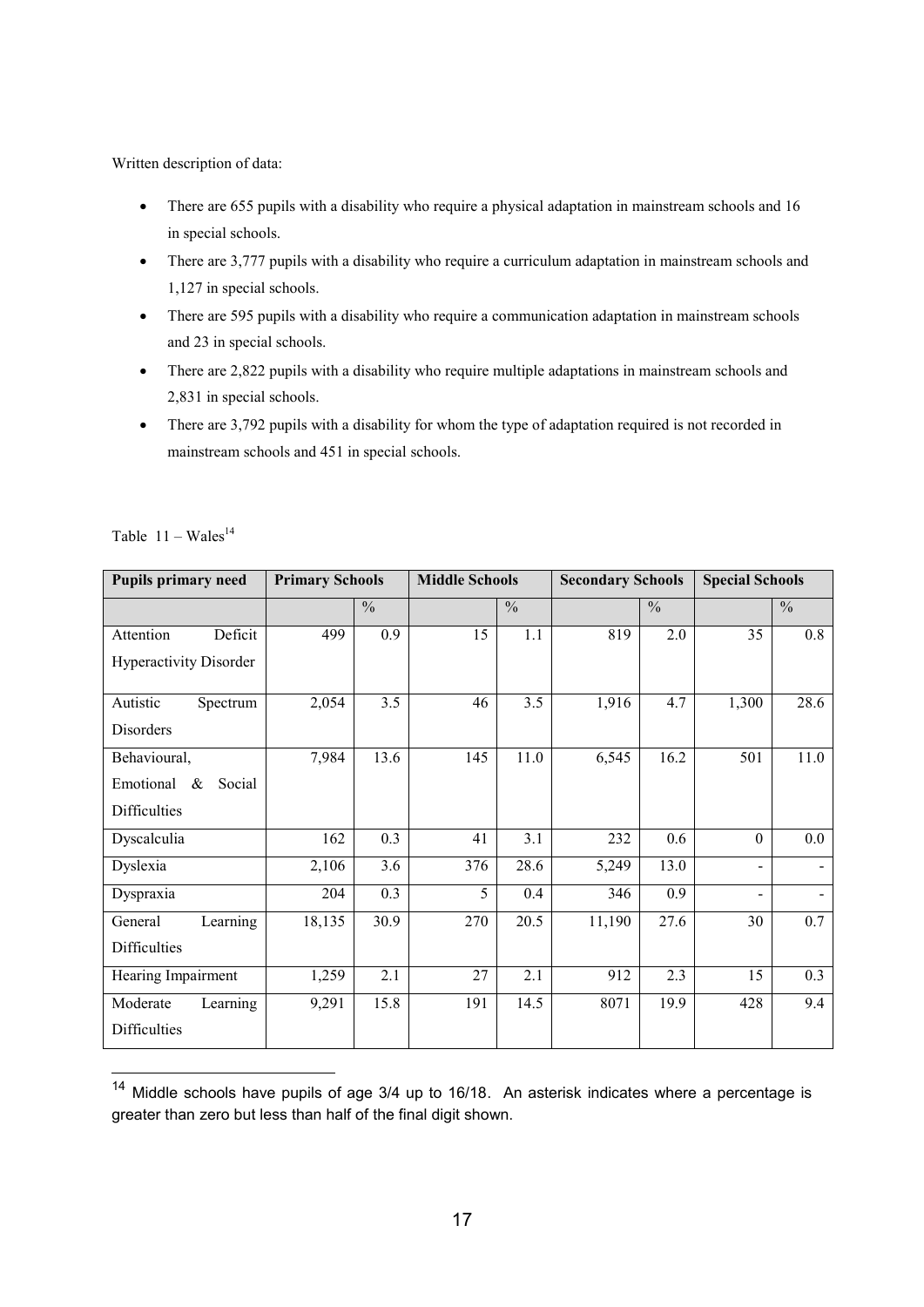| Multi-Sensory            | 26     | $\ast$ |       | $\overline{\phantom{a}}$ | 15     | $\ast$ |       | 0.2  |
|--------------------------|--------|--------|-------|--------------------------|--------|--------|-------|------|
| Impairment               |        |        |       |                          |        |        |       |      |
| Medical<br>Physical $\&$ | 2,651  | 4.5    | 55    | 4.2                      | 1,704  | 4.2    | 269   | 5.9  |
| <b>Difficulties</b>      |        |        |       |                          |        |        |       |      |
| Profound & Multiple      | 180    | 0.3    |       | $\overline{\phantom{a}}$ | 74     | 0.2    | 510   | 11.2 |
| Learning Difficulties    |        |        |       |                          |        |        |       |      |
| Speech, Language $\&$    | 13,119 | 22.4   | 114   | 8.7                      | 2,710  | 6.7    | 224   | 4.9  |
| Communications           |        |        |       |                          |        |        |       |      |
| <b>Difficulties</b>      |        |        |       |                          |        |        |       |      |
| Learning<br>Severe       | 503    | 0.9    | 19    | 1.4                      | 349    | 0.9    | 1,202 | 26.5 |
| <b>Difficulties</b>      |        |        |       |                          |        |        |       |      |
| Visual Impairment        | 455    | 0.8    | 8     | 0.6                      | 381    | 0.9    | 16    | 0.4  |
| Total                    | 58,628 |        | 1,314 |                          | 40,513 |        | 4,540 |      |

- In Wales, of pupils with Attention Deficit Hyperactivity Disorder; 499 are in primary schools; 15 are in middle schools; 819 are in secondary schools and 35 are in special schools.
- Of pupils with Autistic Spectrum Disorders; 2,054 are in primary schools; 46 are in middle schools; 1,916 are in secondary schools and 1,300 are in special schools.
- Of pupils with Behavioural, Emotional & Social Difficulties; 7,984 are in primary schools; 145 are in middle schools; 6,545 are in secondary schools and 501 are in special schools.
- Of pupils with Dyscalculia; 162 are in primary schools; 41 are in middle schools and 232 are in middle schools.
- Of pupils with Dyslexia; 2,106 are in primary schools; 376 are in middle schools and 5,249 are in secondary schools.
- Of pupils with Dyspraxia; 204 are in primary schools; 5 are in middle schools; and 346 are in secondary schools.
- Of pupils with General Learning Difficulties; 18,135 are in primary schools; 270 are in middle schools; 11,190 are in secondary schools and 30 are in special schools.
- Of pupils with a Hearing Impairment; 1,259 are in primary schools, 27 are in middle schools; 912 are in secondary schools, and 15 are in special schools.
- Of pupils with Moderate Learning Difficulties; 9,291 are in primary schools; 191 are in middle schools; 8,071 are in secondary schools and 428 are in special schools.
- Of pupils with a Multi-Sensory Impairment; 26 are in primary schools; 15 are in secondary schools and 7 are in special schools.
- $\bullet$  Of pupils with Physical & Medical Difficulties; 2,651 are in primary schools; 55 are in middle schools; 1,704 are in secondary schools and 269 are in special schools.